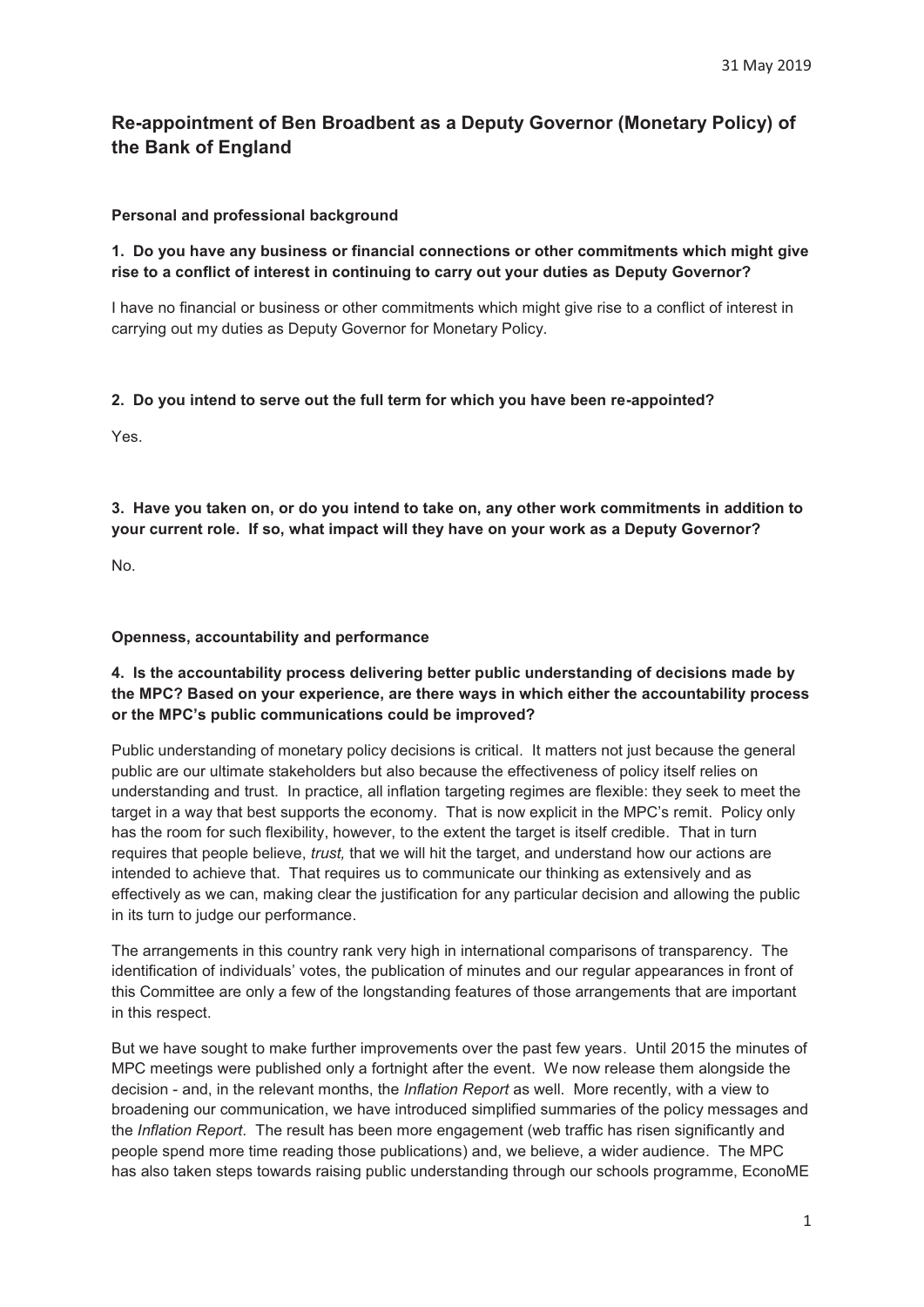education tools, and our growing public outreach activities, including Community Forums and Citizens' Panels.

The Committee will continue to discuss ways in which it might further improve its communications.

#### **5. What are the main communication challenges faced by the MPC at present?**

Let me pick out two. One is more or less perennial, the other very much of the moment.

1. One ever-present challenge involves the nature of the MPC's forecasts and the role they play in the policy-setting process. Because monetary policy operates with a lag, any policy maker will have to form a view about how the economy might evolve over the future. This is unavoidable. Equally unavoidable is that things will turn out differently, to one degree or another, from the central projection. The future isn't wholly predictable (if it were we wouldn't bother trying to forecast it) and the MPC's projections are not point forecasts – they are distributions of possible outcomes (the "fan charts"). Nor are they unconditional: the forecasts depend on various underlying assumptions (the "key judgements") that can change over time. They are also based on prevailing prices in financial markets, including the exchange rate and forward interest rates, that are themselves changeable. And there is no guarantee that those prices, in their turn, embody precisely the same underlying assumptions as in the rest of the forecast. At times it's clear they do not. In 2012, for example, financial markets put some weight on a full-blown Eurozone crisis while the rest of the MPC's forecast did not allow for such an outcome. It's possible that something similar is happening now, with the MPC conditioning its forecasts on a smooth exit from the EU but also on financial market prices that embody some risk of a "no-deal" exit.

I should not exaggerate the difficulty of getting these things across and certainly the onus is on us to do so in a clear and consistent manner. But the need for such communication is also apparent. There can otherwise be a tendency to view the MPC's forecasts first as single numbers, and second as unconditional and unchanging predictions – even, sometimes, as promises. I will return to this point below.

2. The MPC bases its forecasts on existing government policy. Beyond that, the Committee steers clear of purely political matters. However, some issues involve economics as well as politics and can therefore affect the Bank's objectives. This is very clearly the case with Brexit. We are duty bound, given our statutory objectives, to explain how we think this issue is affecting the economy, inflationary pressure in particular. Equally, we do not want to be drawn into political discussions. Again, I should not exaggerate the difficulties here. The *Inflation Report* has frequently explained how the MPC views the near-term impact of Brexit risk on the economy. Over the past couple of years I've given three speeches purely on that topic and have never encountered any difficulty, whether from inside or outside the Bank, in doing so. Nevertheless, it's ground on which one treads somewhat gingerly, and about which a great deal of care is required.

# **6. What are the costs and benefits of the MPC collectively, and members individually, providing greater clarity on their expectations for the path of interest rates, including through conditional forecasts?**

The MPC publishes forecasts based on two assumed paths for the official interest rate – one constant at the existing level, one taken from the forward interest rates prevailing in financial markets at the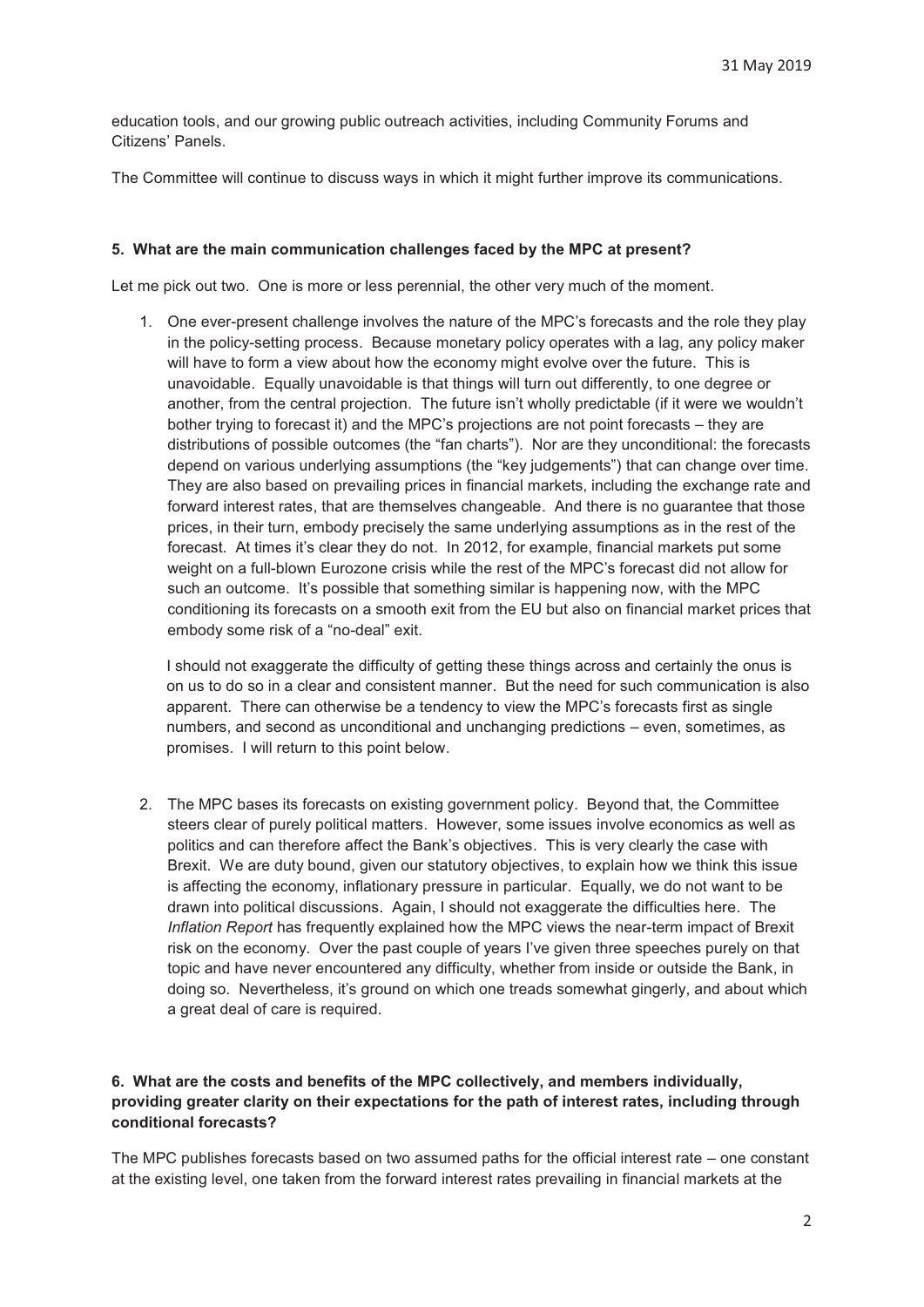time. In conjunction with the other conditioning assumptions, the implications of these paths for growth and inflation are published in the MPC's fan charts. If only indirectly these can give some information about the MPC's view of the appropriate path of interest rates over the future.

An alternative approach is to construct, within the forecast, the path of interest rates that would "best" meet the MPC's objectives, given the other conditioning assumptions. This would arguably be a more coherent approach, and might deliver something closer to an unconditional forecast for growth and inflation. It might also convey more directly the MPC's collective view of the risks around the future path of interest rates.

A minority of central banks take this approach. The Reserve Bank of New Zealand (RBNZ) started publishing interest projections in 1997. Later adopters include Norges Bank (2005), Sweden's Riksbank (2007), the Bank of Israel (2007) and the Czech National Bank (2008). These banks usually publish an expected path of interest rates over the next 2-3 years. Most (apart from the RBNZ) also publish a swathe around the central projection, while the Federal Reserve publishes individual FOMC member expectations of the Fed funds rate at various points in time (colloquially described as the FOMC's "dots").

However, most central banks have not gone down this route and nor has the MPC. Although it could offer some advantages I do not think it's a panacea for some of the communication challenges I mentioned earlier; the MPC already gives quite a bit of information about the risks around future interest rates – including, importantly, how policy might be expected to react to economic events; I also see some potential drawbacks of such an approach. Let me explain further:

- - The MPC decides the current interest rate by simple majority voting. It's not obvious on what basis any published future path would be determined, though it's clear it could not be done the same way. One option might be to calculate an "optimal" path, designed to meet some simplified representation of the MPC's remit (and taking as given the rest of the forecast, including the other asset prices on which it is based). But, as I say, it would not be possible to determine this path by majority vote and it would therefore not have quite the same status as the actual interest-rate decision.
- $\bullet$  Though such a forecast would arguably be more coherent than one which takes the market path as given, it could not, in general, be wholly so. That's because the forecast also depends on prices of other assets – share prices and the exchange rate, for example – whose values are affected by many things other than just monetary policy. As I mentioned earlier it's likely that, during the Euro area crisis in 2012, financial markets, including those for foreign exchange and equities, did not have exactly the same assumptions as those on which the MPC's forecast was based. (Specifically, markets put some weight on the possibility of an extreme outcome that had been explicitly excluded from the MPC's fan charts.) To one extent or another the same might be true at any point in time.
- - This is one reason why, for my part, I am not greatly concerned that the market should match exactly, and at all times, what might be the "optimal" forward path of interest rates within the central bank's forecast (as defined above). As I say, the market may have different underlying assumptions about the chances of particular economic events. But even if that were an over-riding concern, it's far from clear that publishing such a forecast achieves it. There have for many years been significant gaps between the forward rate path published by the Swedish central bank and that priced into financial markets. The same is true of the market's expectations of the future Fed funds rate in the United States and the FOMC's "dots".
- - What is important is that people understand how the forecast explains the current stance of monetary policy and how changes in one might affect the other. To that end the Committee already provides significant information in the form of its existing forecasts, qualitative statements about their implications for future policy and, on occasion, simulations in the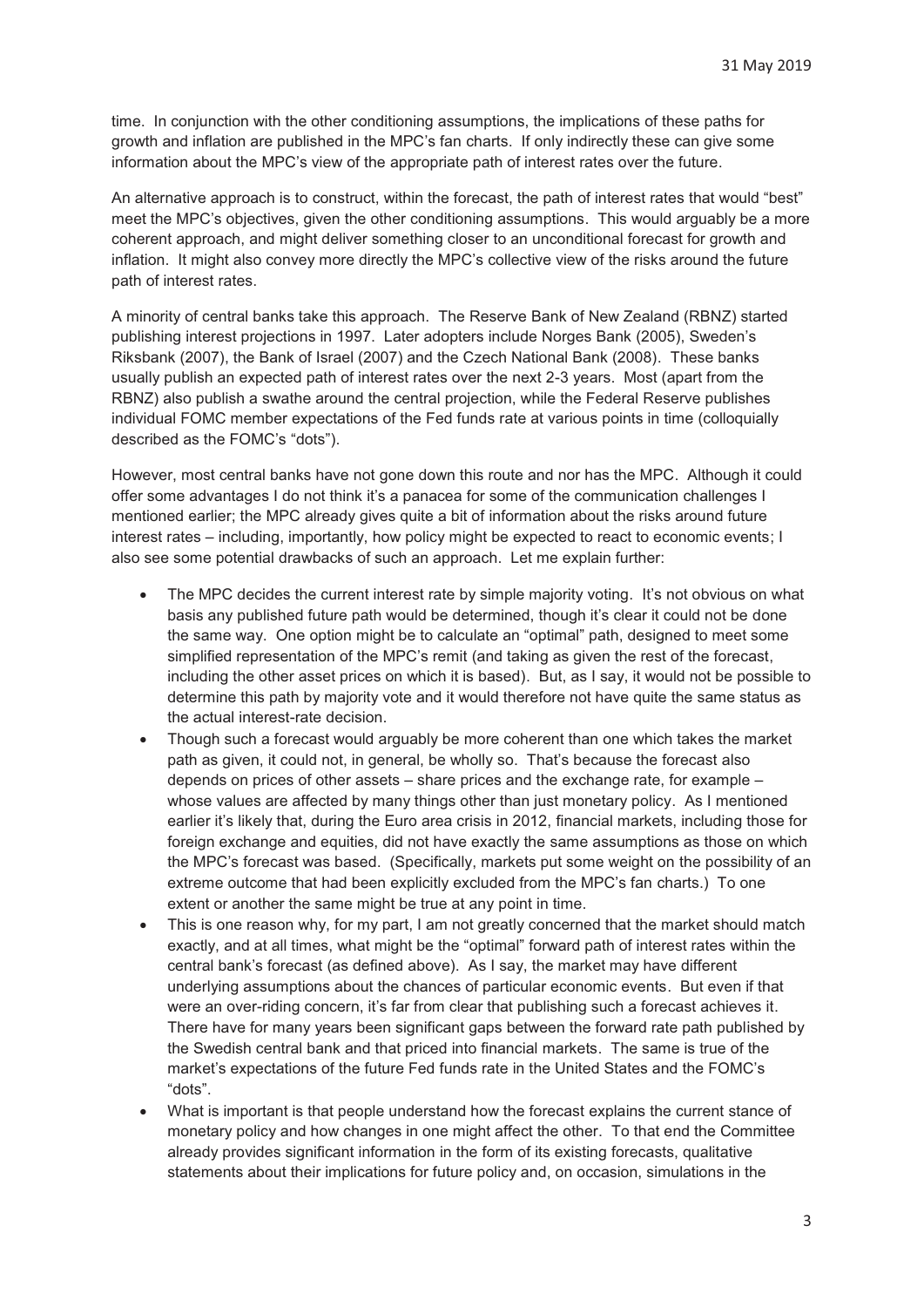*Inflation Report* depicting how interest rates might be expected to respond to various shocks. Individual members' speeches provide further colour.

 $\bullet$  Finally, I think there are risks that a fan chart for future interest rates would attract the same misperceptions, only to a greater extent, that sometimes affect existing parts of the forecast. It might be interpreted as a fixed, single path that is independent of other things in the forecast – as an unconditional intention, even a promise, about future policy. The predictions made by individual members of the FOMC in the US are often described as "intentions" concerning future interest rates. But they could only ever be forecasts, as susceptible to future economic news as any other part of the MPC's projections.

In sum, there are disbenefits as well as benefits to such an approach and the issue is not clear-cut. The MPC will, of course, keep its forecasting methodology under review and will always seek to make improvements to its communication.

#### **Monetary and economic policy**

#### **7. What are your current research priorities for monetary policy?**

Research on monetary policy is important for our understanding of both economic developments and the impact of policy, and for ensuring we have the right skills for policy analysis. Over 200 research projects are in progress across the Bank and, in the year ending in February 2019, Bank authors published more than 40 papers in academic journals. Researchers at the Bank collaborate with external academics and other central banks.

In recent speeches, I have considered the reasons behind the slowdown in business investment, the risks from high levels or rapid change in debt in the economy, and the impact of QE.

Looking ahead, I think important topics for monetary policy include work on the level of "neutral" real interest rates, the effects of significant changes in international trade patterns (including those that might arise from the UK's withdrawal from the EU), and the implications of an ageing population for labour supply and the potential rate of growth. These topics and many others form part of our One Bank Research Agenda.

# **8. What are the most significant risks to growth and inflation? Do you see any trends that give cause for either particular optimism or alarm?**

In the MPC's latest projections – which were conditioned on a smooth transition to the new trading relationship between the UK and EU – GDP grows a little below potential this year, given subdued global growth and the impact of uncertainties around Brexit. As these uncertainties wane, demand growth recovers and domestic inflationary pressures strengthen so that CPI inflation – which is projected to be somewhat lower than the 2% target over the majority of the first half of the forecast – picks up to above 2% in two years' time. Inflation is still rising at the end of the three-year forecast.

The outlook for both growth and inflation will depend significantly on the nature and timing of EU withdrawal, in particular: the new trading arrangements between the EU and the UK; whether the transition to them is abrupt or smooth; how households, businesses and financial markets respond; and the balance of these effects on demand, supply and the exchange rate.

In May, the Committee judged that the risks around the GDP growth and inflation projections were balanced. On the one hand, the apparent strength of GDP growth in Q1 could be less temporary than expected, and recent increases in unit labour costs could feed through to CPI more rapidly. On the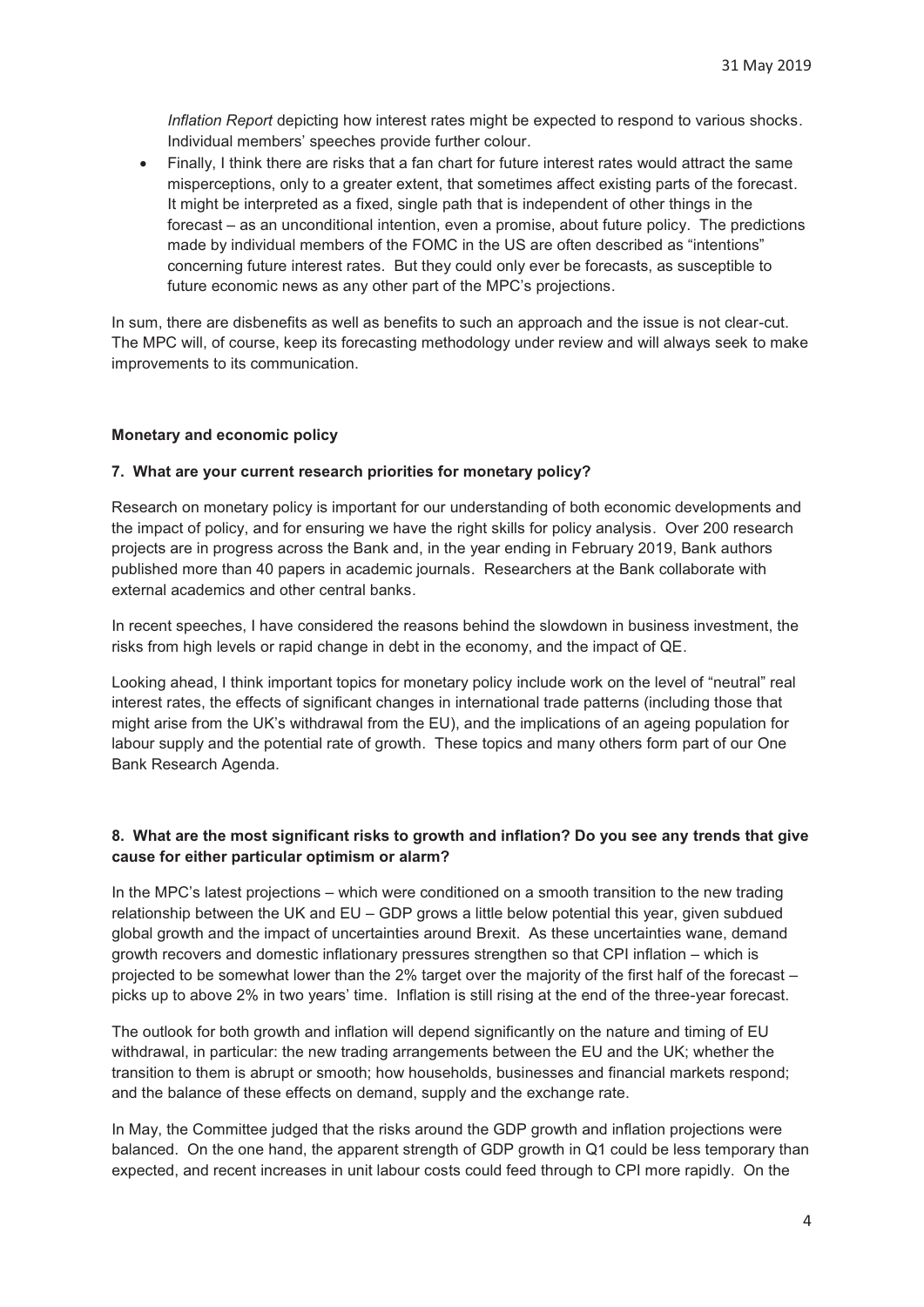other hand, uncertainties related to Brexit could weigh on spending more than expected, and increases in prices could be restrained by competitive pressures. I agree with that assessment and do not see specific trends that give cause to optimism or alarm relative to the MPC's forecast.

# **9. Based on the current MPC forecast, how do you expect interest rates to change over (a) the next year, and (b) the next three years? How do these expectations compare with those of other MPC members?**

The May *Inflation Report* was conditioned on a market path that saw Bank Rate increase less than ¼ point over the first year and only one full ¼ point over the three-year forecast horizon. Conditional on that – and on a smooth transition to the average of a range of possible outcomes for the UK's eventual trading relationship with the EU – excess demand builds and domestic inflationary pressures strengthen over the MPC's forecast. Excess demand is 1% by the end of the forecast horizon, and CPI inflation 2.2% and rising. To me this means that, were the economy to develop in line with our projection, and taking as given other asset prices in the forecast, interest rates would probably have to rise by a little more than what was in the curve at the time of the forecast. That is also the case for the MPC as a whole.

However, if the UK were to achieve a smooth Brexit, as the MPC assumes, the exchange rate might appreciate (that would be true to the extent it currently discounts the possibility of a worse outcome for the economy). And, as always, there are other risks besides and the actual path for interest rates will depend on the path of the economy as it actually unfolds.

#### **10. To what extent is there still a UK productivity puzzle?**

Productivity growth has slowed in all developed economies since the financial crisis but it's clear that the slowdown has been particularly marked in this country. To some extent that reflects a relatively strong performance in the period before 2007 – UK productivity outgrew that in other advanced economies for much of the preceding quarter century – which may itself have overstated the sustainable trend. But it also reflects the particularly weak growth since that date. The level of output per hour has taken longer in the UK than in other countries to return to its pre-crisis peak.

I doubt we will ever arrive at very clear explanation for this slowdown, certainly one that involves a single or simple cause. I'll make only a few observations.

First, history shows that deep financial crises are often followed by relatively weak growth. Second, and even though the crisis recedes ever further into the past, I think there are clear and ongoing signs of a significant risk premium required for risky ventures in the UK. Yields in equity markets are relatively high (i.e. UK companies are valued relatively cheaply compared with their earnings), their spread to gilts more unusual still. Despite high profitability firms are reluctant to commit to new investment projects. Third, we know from a "growth accounting" process that much of the slowdown since 2007 has been associated with relatively weak investment spending. This suggests that, while its precise extent is hard to pin down, a significant contributor to weak productivity growth has been the perception of higher downside risks to the economy, and to profits in particular, and the impact of this nervousness on business investment.

In the February 2019 *Inflation Report* the MPC said it expected productivity growth to remain subdued over the forecast period: "many of the factors that have weighed on productivity growth over the past decade are expected to persist". This in part reflects the impact of Brexit uncertainty on investment.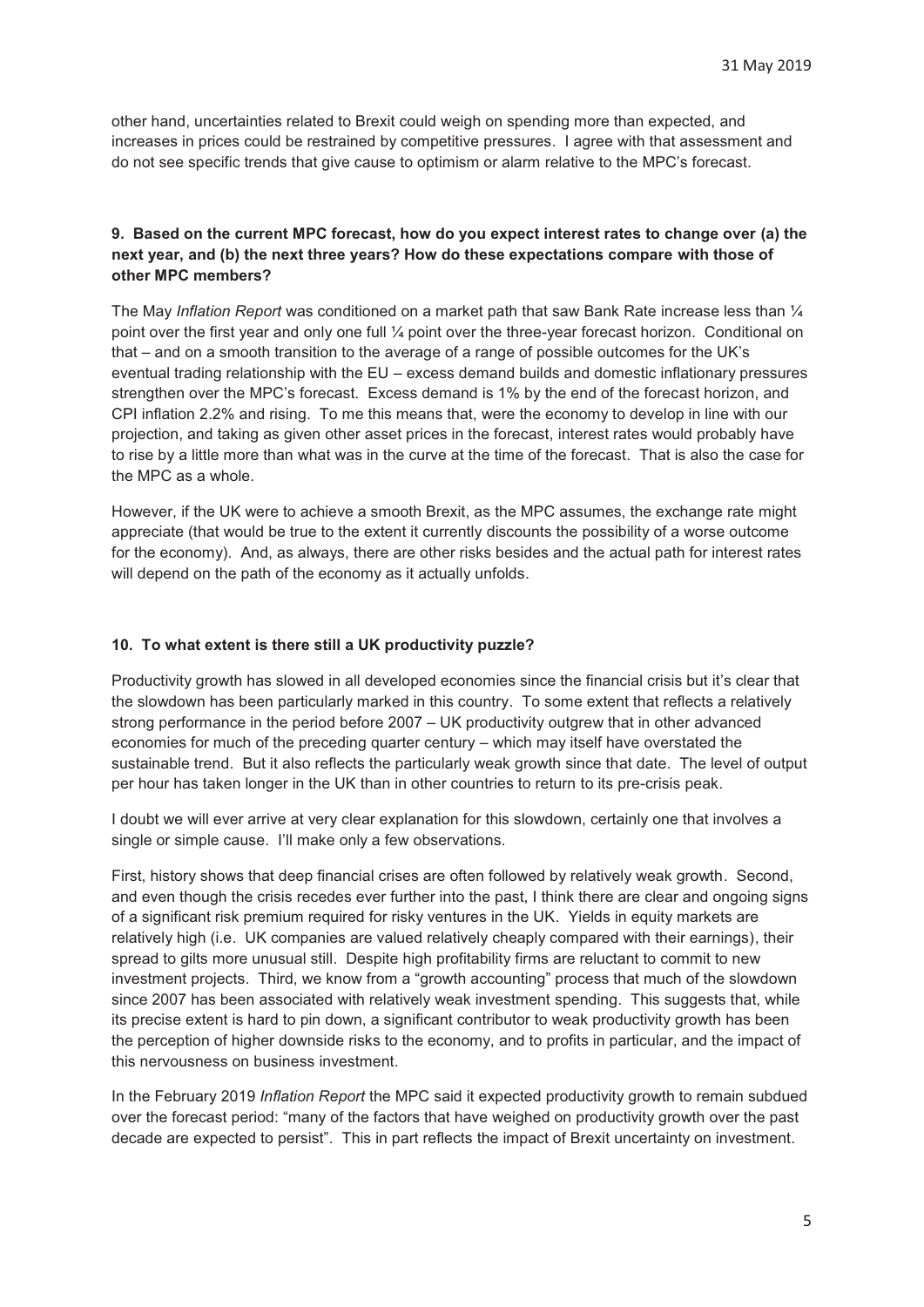#### **11. How would you measure regional imbalances?**

The MPC's remit, which is set by the government, requires the MPC to meet an inflation target across the UK as a whole and that is also how the Bank sets monetary policy - for the UK as a whole. But to the extent that a better measurement and understanding of regional activity and prices can increase the Bank's understanding of the economy as a whole, it can improve the information on which monetary policy decisions are based.

The Bank's network of Agents across the country provides the MPC with a report on business conditions before every MPC decision is taken, and this information is a valuable input into the decision-making process. Agency intelligence feeds into assumptions about the labour market, inflation and consumption alongside other sources of information, such as business surveys and official data. The Bank's Agents provide detailed information on different sectors of the economy to the MPC and publish this information quarterly in the Agents' Summary of Business Conditions. We can also use other sources of regional data to understand differences (for example) in house prices and employment.

However, I will make a few qualifying points:

- - Identifying regional differences from Agency intelligence is not straightforward. Most of the companies the Bank's Agents speak with are active throughout the UK and in many cases internationally too, so the information those companies provide reflects their activity in all of those markets, not just in one particular region.
- -It's likely that there isn't much regional variation for some of the things to which the MPC pays most attention. Take the CPI. Precisely because we do operate in a single economy, in which the same goods and services are sold throughout the country, one wouldn't expect to find very significant regional variation in prices of goods and services, still less any persistent variation in their rates of inflation. If anything this is likely to have become more the case as online shopping has grown.
- $\bullet$  There are parts of the economy – labour and housing markets, for example – that are more local. It's quite possible for there to be significant variations in these across regions. But there are longer-standing and fuller surveys (including by the ONS) about such variation than anything the Bank's Agents could provide. And the relevant question for the MPC would be whether regional variations of this sort alter the important relationships (for example between wage growth and unemployment) at the aggregate, UK-wide level. I've not seen any evidence that it does.

# **12. What are the principal risks associated with monetary policy normalisation, and what can be done to mitigate them?**

Although the latest MPC forecast embodies a judgement that monetary policy will require somewhat higher interest rates, it's unlikely the extent of any rises will be that great. The MPC continues to expect any necessary rises in Bank Rate to be "gradual and limited". More generally, I've always been slightly wary of the word "normalisation", at least if it suggests that there is some pre-determined level – the average before the financial crisis, say – to which the interest rate will inevitably return. Even before the crisis it was clear that what's considered "normal" can change, and in particular that the "neutral" real rate of interest – the level consistent with sustainable growth and inflation – had been declining over a number of years. It was the belief that the structural factors underlying that decline were unlikely to be reversed any time soon that first led the MPC, in early 2014, to use the phrase "gradual and limited". Bank Rate is only 25bp higher than it was then. Yet inflation has averaged 1.5% in the intervening five years. This tells you precisely that the neutral rate too has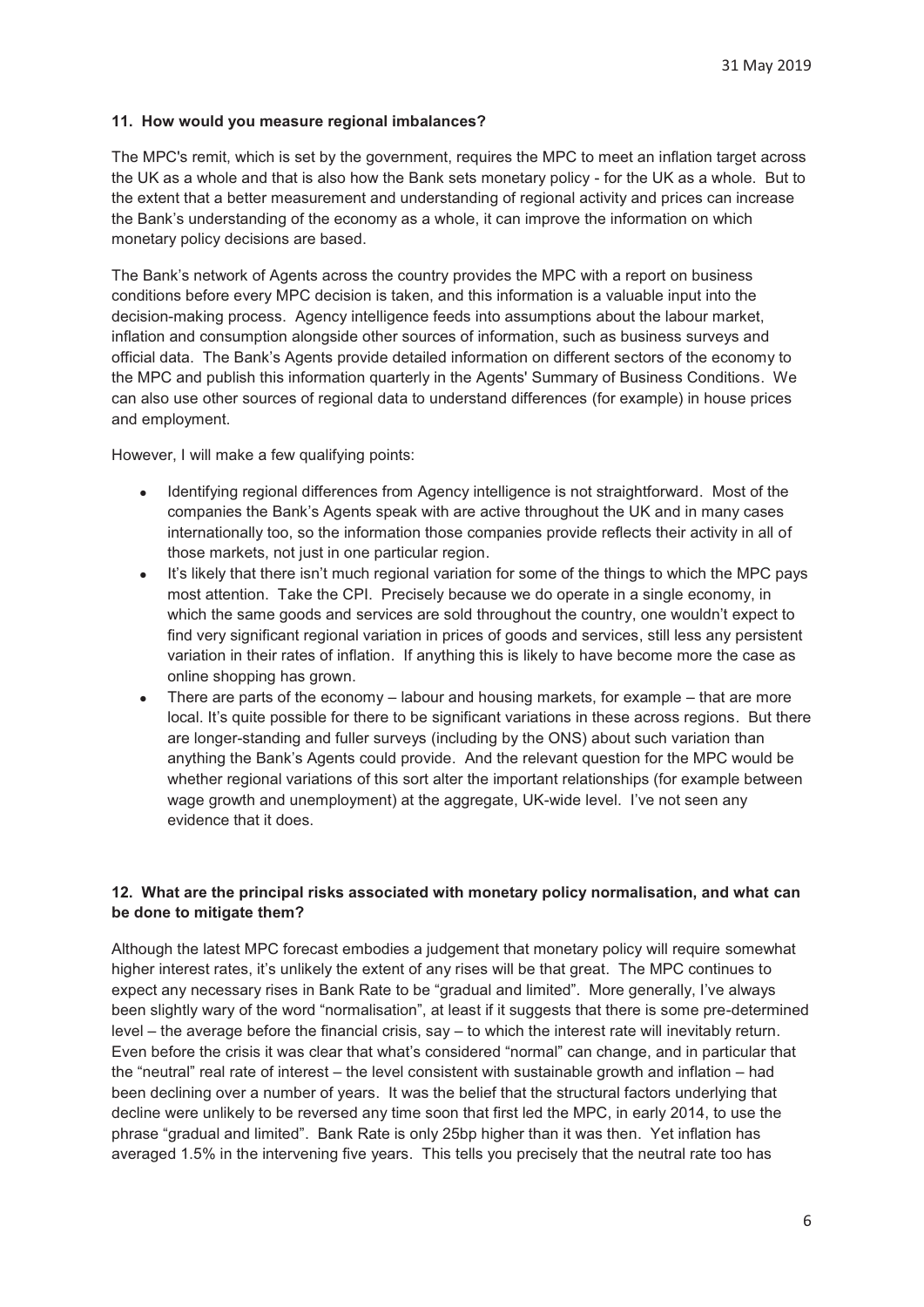remained low. Anyhow, I don't think there should be any pre-supposition that interest rates will inevitably return to pre-crisis values.

#### **13. What is the outlook for the global economy?**

The MPC's latest forecasts were published in the May 2019 *Inflation Report*. Though less supportive than a year ago the global backdrop is reasonable. Growth slowed sharply through the course of last year. Measured on a UK-weighted basis, it declined from 3% in 2017 to 2½% in the first half of 2018 (measured at an annualised rate) and only 1¾% in the second.

But there have been signs of stabilisation since the New Year. The MPC expects growth at a pace of close to 2% in the first half of this year. Over that period there has also been a significant easing in financial conditions that should support economic growth over the next year or so. There remain significant risks – from ongoing trade disputes, for example, and high corporate indebtedness in some countries – but, as in February, the MPC expects UK-weighted global growth to settle at a little over 2% a year in 2020 and 2021.

#### **14. What is the outlook for consumer spending, and the housing market, in the UK?**

Consumption has been steady at around ½% per quarter since the EU referendum. This was initially underpinned by a fall in the household saving rate. It has since been sustained by growth in real household incomes, reflecting strong growth in employment and strengthening growth of average earnings. While household sentiment around general economic conditions has weakened, that of personal finances continues to hold firm. The range of consumption indicators we track signal broadly similar growth in Q2.

In the May IR projections, consumption growth continues to support GDP growth throughout the forecast growing at close to the rate it has averaged since the referendum.

The housing market has been subdued since the referendum, with some evidence that Brexit-related uncertainties, alongside other factors, have weighed on activity and price inflation. Mortgage approvals fell to 62,000 in March, below the 2018 average of 65,000, and are expected to remain around this level over the remainder of the year.

We expect the housing market to remain subdued in the near term and then to pick up somewhat as Brexit uncertainties dissipate.

# **15. What is your current estimate of the size of the output gap, the potential rate of productivity growth, the natural unemployment rate, and the equilibrium rate of interest?**

In the MPC's most recent forecast, excess supply was judged to be around  $\frac{1}{4}$ % in 2019 Q2, slightly larger than in Q1 as the temporary boost to output from stockbuilding unwinds.

Annual potential productivity growth is 0.9% on average over the forecast, of which 0.5% is accounted for by capital deepening and 0.4% by TFP growth.

The natural rate of unemployment is a slow-moving variable, reflecting long-run structural trends, and so the Committee revises its view of it only infrequently, typically once a year. The MPC currently estimates the equilibrium unemployment rate to be around 4¼%. This is lower than the estimate of 5% or so that prevailed just before the 2008 recession. The MPC's view is therefore that the labour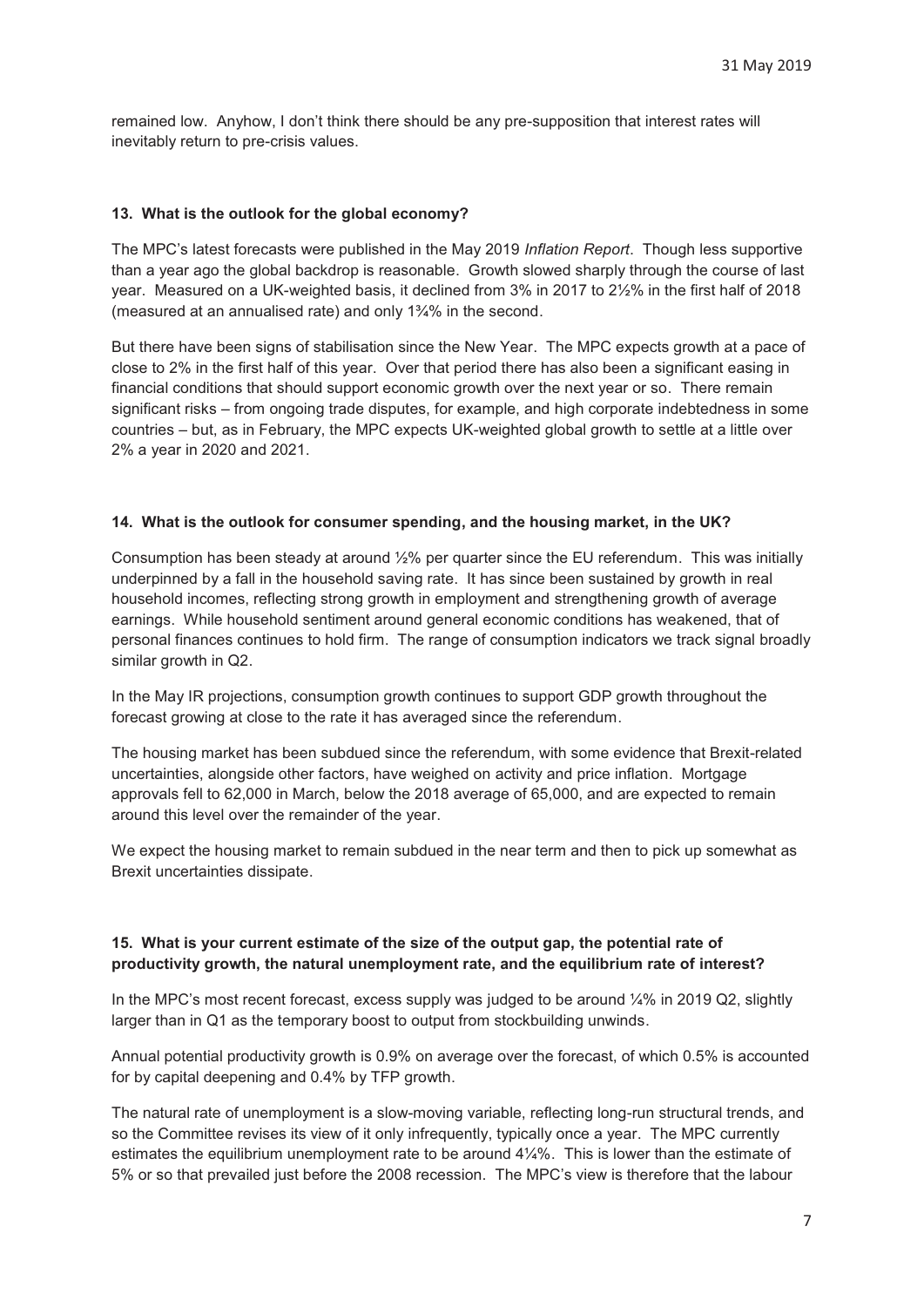market is capable of sustaining a somewhat lower unemployment rate than before without generating excessive wage and inflationary pressures.

The trend component of the equilibrium real interest rate  $(R^*)$  is also slow moving. Bank staff's central estimates – based on a combination of a statistical filter and overlapping generations model and published in the August 2018 *Inflation Report* – imply that R\* in the UK has fallen by more than two percentage points since 1990. That fall has been driven by structural factors such as the rising average age of the global population, a slowing in global productivity growth and the rising cost of financial intermediation. Over the shorter term, the equilibrium real interest rate (r\*) can fluctuate around R\* as a result of shorter-term influences on the economy. It is likely that r\* fell below the trend rate during the financial crisis. In recent years, r\* is estimated to have risen gradually as financial conditions have eased, the fiscal drag has declined and global growth has strengthened. Nevertheless, the fact that the economy is operating around its potential rate and that inflation is close to target, even though the actual real rate of interest is negative, suggests to me that the shorter-term neutral real rate has also been below zero for some time.

# **16. What are the material differences between your personal forecast for the UK economy, and the MPC's collective view?**

I have as much influence on the MPC's collective view as any other member of the Committee and do not have a separate personal forecast. It is quite likely that, were I to see the risks differently from the majority of the MPC, in any material way, I would also be voting differently on policy.

#### **Financial Stability**

 $\overline{a}$ 

### **17. What are currently the most significant risks to financial stability?**

A disorderly Brexit remains the most significant risk in the near term. The March FPC Record noted that the core of the UK financial system, including banks, dealers and insurance companies, is resilient to, and prepared for, the wide range of risks it could face, including a worst case disorderly Brexit. Most risks to UK financial stability that could arise from disruption to cross-border financial services in a no-deal Brexit have been mitigated. However, some disruption to cross-border services is still possible and, in the absence of other actions by EU authorities, some potential risks to financial stability remain. It's also important to note that, even though financial stability risks have been mitigated, one could still envisage significant market volatility in the event of a disorderly Brexit. However, markets have proved able to function effectively through volatile periods.

The FPC continues to monitor financial risk across a wide range of potential sources, abroad as well as at home. In the November 2018 *Financial Stability Report*, the FPC identified four main risks in addition to Brexit: UK household indebtedness, leveraged lending, the UK's external financing position and global debt vulnerabilities. I've been particularly focussed on the first two of these this year in my speeches.

It is important to remain vigilant to developments in household credit, though my view is that risks from this source are currently relatively low given low structural interest rates and relatively weak demand for credit. While the level of debt is obviously not irrelevant to financial stability, in a speech in January this year<sup>1</sup> I noted that most academic studies suggest the growth of credit is a more reliable indicator of building financial stability risks. Mortgage lending has grown only modestly over

<sup>&</sup>lt;sup>1</sup> Debt dynamics https://www.bankofengland.co.uk/-/media/boe/files/speech/2019/debt-dynamics-speechby-ben-broadbent.pdf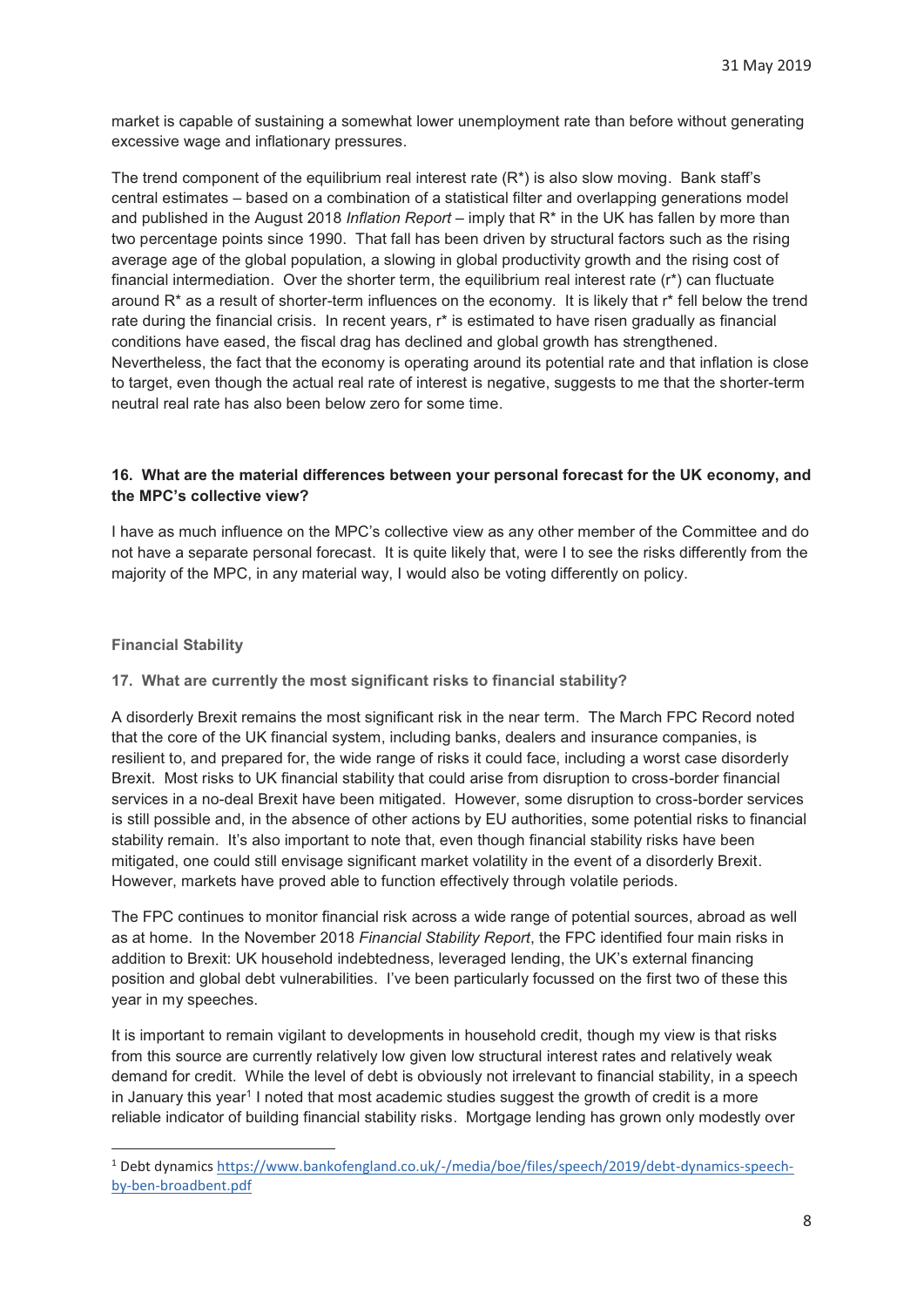the past year, reflecting weak demand. And the share of households with high mortgage debtservicing ratios is close to historical lows. Consumer credit lending growth has also slowed recently, consistent with some tightening in credit conditions. There's no guarantee this will remain the case in perpetuity. However, the 2018 stress test showed that UK banks can successfully absorb potential losses on mortgage lending and consumer credit in a very severe stress scenario. And the FPC's two mortgage market policies (the loan to income flow limit and the interest rate affordability test) continue to guard against a significant increase in the number of highly indebted borrowers.

One pocket of risk to which the FPC has paid particular attention involves "leveraged lending". These are loans issued to already-indebted companies, which are often then packaged up and sold as "Collateralised Loan Obligations" (CLOs). This grew rapidly in the US and Europe (including the UK) in 2016 and 2017. Issuance of this lending has since slowed, however. Intermediaries in the UK are less involved with this activity (reducing the risk of amplification if some of these loans were to sour). And it's worth noting that corporate leverage in aggregate has, like its counterpart in the household sector, declined since the crisis.

### **18. How effective is the co-ordination of monetary and macroprudential policymaking between the MPC and the FPC?**

As I noted in a speech in April 2018,<sup>2</sup> I think the interactions between the two policies are often overstated, particularly in small open economies like the UK. Domestic interest rates have a smaller effect on financial stability, and financial policy a less significant impact on demand and inflation, than often supposed.

That said, it is important that each Committee is aware of how the other is thinking and how it might respond to particular economic events. It's also important that the two bodies share the best possible analysis of the economy. To that end the MPC and FPC receive joint briefings and then discuss matters of mutual interest. In between joint meetings I have also briefed the FPC on MPC discussions. There is also a standing invitation for FPC members to attend the pre-MPC briefing meeting (and vice versa).

# **19. What have been the FPC's greatest successes so far, in your opinion? Where is there still work to be done?**

When I joined the FPC as Deputy Governor, the committee had only been formally established for a little over a year (although it had begun its work on an interim basis in June 2011).

My first few years on the committee were therefore spent designing and operationalising policies to ensure the stability of the financial system: the leverage ratio capital requirement; the systemic buffer regime for domestically significant banks; the implementation of bank system wide stress testing in the UK; the objectives and operation of the Counter-Cyclical Capital Buffer (CCyB); and the main pillars of the new bank resolution regime.

I'll pick out a couple of particular successes.

-

The first is the work the FPC has done to establish and operate the CCyB in concert with the annual stress tests. The CCYB reinforces the resilience of the banking system, by raising capital

<sup>&</sup>lt;sup>2</sup> Monetary and macro-prudential policies: The case for a separation of powers https://www.bankofengland.co.uk/-/media/boe/files/speech/2018/monetary-and-macro-prudential-policiesthe-case-for-a-separation-of-powers-speech-by-ben-broadbent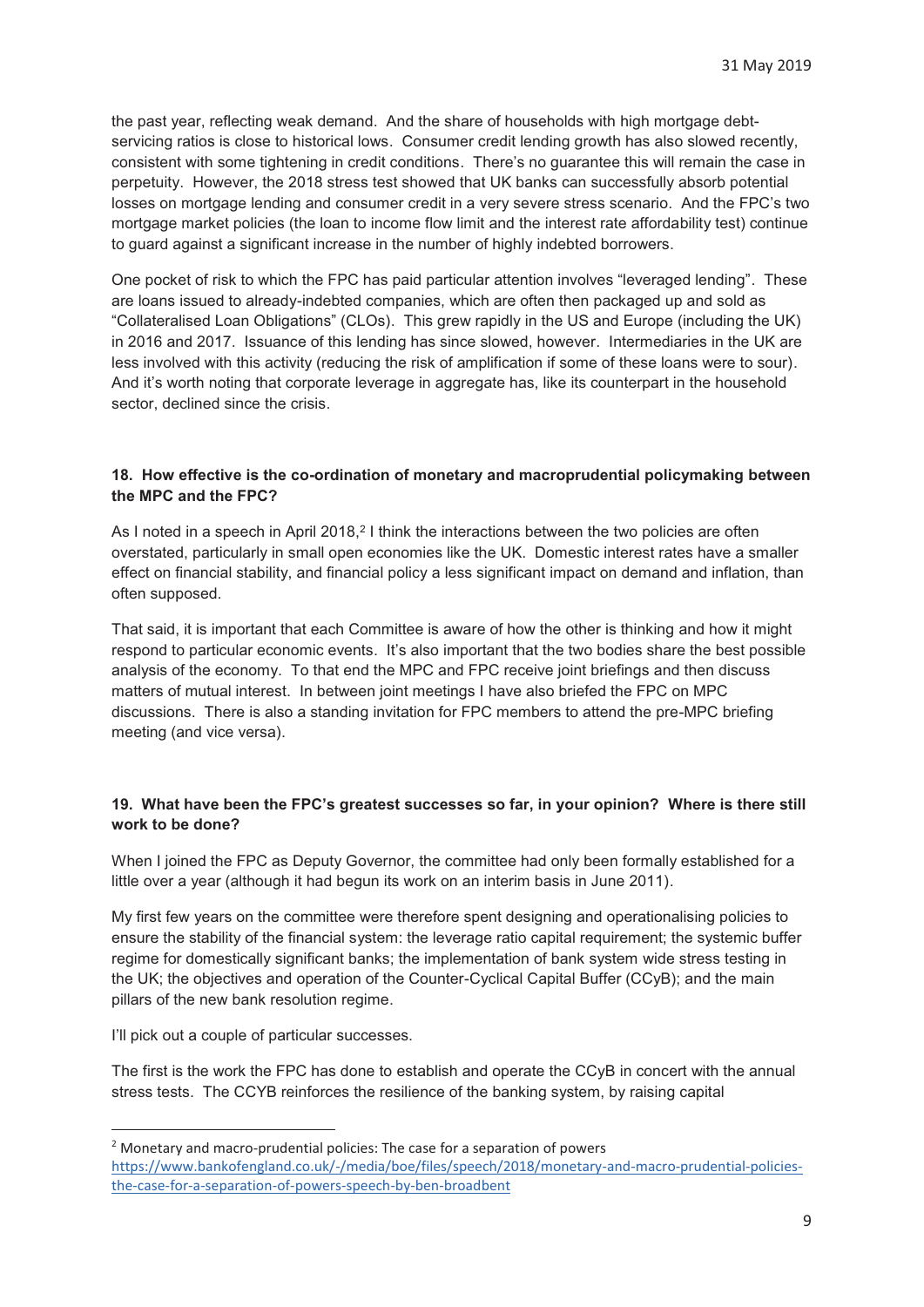requirements as risks build up. The aim of the Committee – the central objective of financial policy – is to ensure that the financial system can support the economy at times of stress. The FPC is able to use the annual stress test to inform its judgments on the necessary level of resilience in the banking system, by adjusting the severity of the test to current financial conditions. I think the UK stress testing framework is transparent and is now well understood by banks and their investors.

There is more to be done on our approach to the CCyB and stress tests. The recent Independent Evaluation Office (IEO) review of the Bank's approach to stress testing made several recommendations for improvements.3 One is that we explain more clearly, over time, how the scale of the simulated stress will vary through the cycle. It's certainly important that it should do so. In a financial upswing, credit standards loosen, assets prices move ahead of economic fundamentals and financial stability risks build. It is then appropriate to increase the scale of the stress to match that increase in risk and to set the appropriate level of the CCyB accordingly. And effects of that policy would clearly be transmitted more efficiently if the financial system were itself able to anticipate the likely magnitude of such changes. However, I think the basic framework is well thought out and equips us well to respond to some of the systemic risks than can build up in the banking system.

The second is the evolving published list of financial stability risks related to Brexit. Starting in November 2017 the FPC has published in successive *Financial Stability Reports* and FPC Records a "checklist" system of potential problems raised by Brexit but that could be mitigated by authorities in the UK and elsewhere. For example we highlighted a risk to cleared derivatives. Authorities in the UK and the rest of the EU have now provided temporary regimes to recognise each other's central counterparties (CCPs) after Brexit. Without this, users of the CCPs may have been unable to meet contractual obligations and may have been needed to migrate significant numbers of contracts to new providers (with a high risk of operational disruption to markets during the process). I think this was important, not to say critical, in ensuring that all possible actions have been taken to limit (where possible) the consequences for financial stability of a sudden departure from the EU. That is not to say there would be no economic costs to such an outcome. But it is important to ensure that any such costs are not amplified by addressable failures within the financial system. The FPC's Checklist was a very important innovation to help achieve this.

# **20. What is your assessment of the public profile of the FPC, both within the industry and among the wider public? How important is it that the public understands the role of the FPC and the decisions it takes?**

Despite the FPC's best efforts, I'm often struck by the lower level of awareness of the FPC's work relative to the MPC. The Committee has put a lot of effort into improving awareness of its work. Alongside changes to how the MPC communicates, the FPC has also made its communications clearer. It is using simpler language, and infographics as part of a 'layered' approach to communications. We've also included material on issues such as stress testing in the 'Knowledge Bank' on our website to improve general understanding and awareness of what the FPC does. This has led to greater coverage of the FPCs work in the media, but awareness is still relatively low.

It's not immediately obvious why this is. I suspect it may be partly a matter of time. The media are familiar with the MPC and used to writing about interest rates. The concerns and tools of the FPC may seem more arcane, or at least novel.

But it can't be a matter of importance – the FPC takes and will take decisions that have at least as much consequence for people as a 25bp change in Bank rate – and it does matter, I think, that the

 $\overline{a}$ 

<sup>3</sup> https://www.bankofengland.co.uk/independent-evaluation-office/ieo-publication-on-the-boe-approach-toconcurrent-stress-testing-and-boe-management-response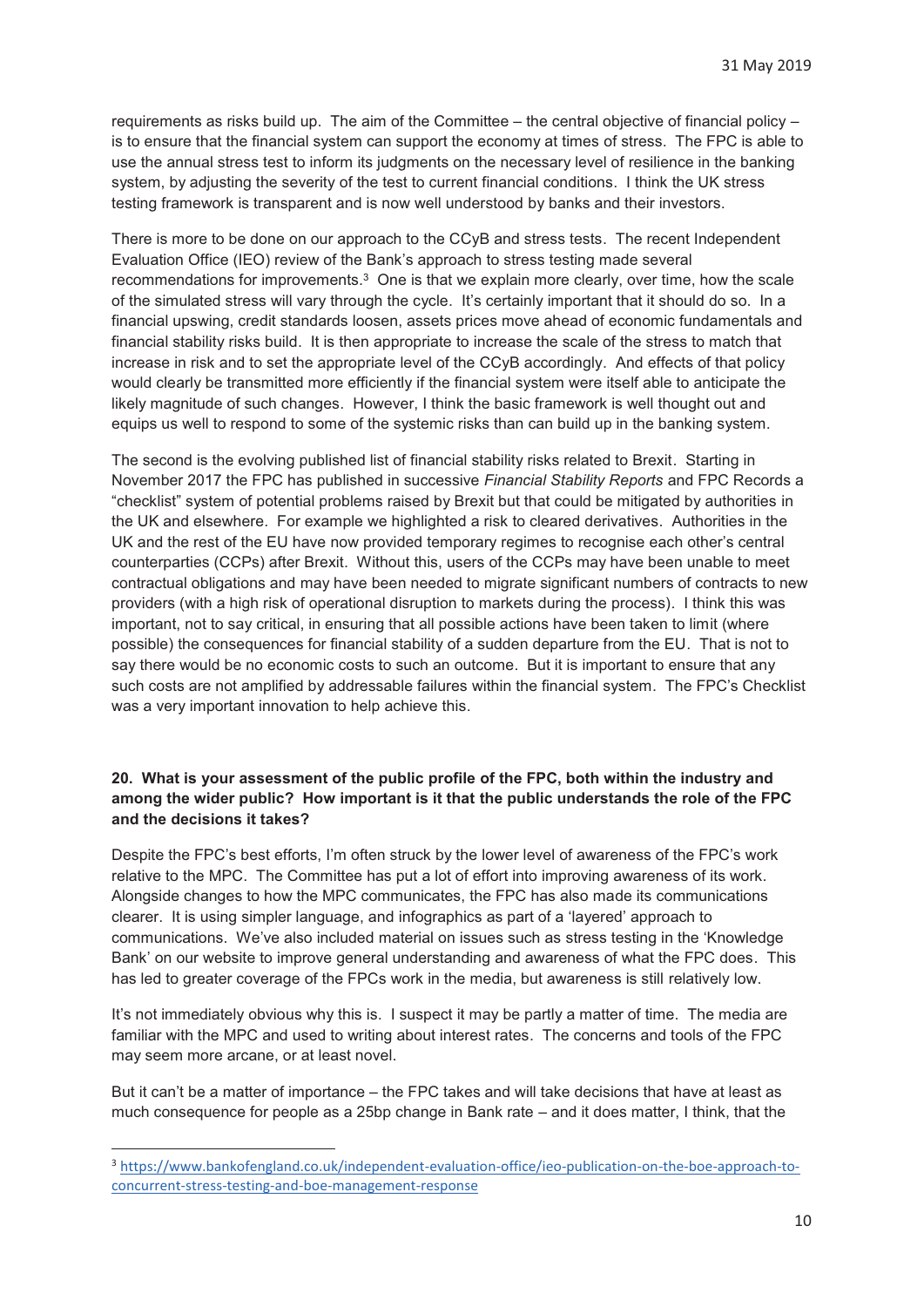public is as aware of important policy decisions by the FPC, and the reasons for them, as it is about changes in official interest rates.

We are therefore working to continue to improve understanding of the FPC, through use of plain English in our communications, use of social media and through our EconoMe programme for schools.

### **Prudential Regulation**

### **21. At present, what are the main risks in prudential supervision and regulation?**

As my colleague Sam Woods recently noted, in the PRA's business plan, we're moving out of the post-crisis reform phase into more of a steady state. Examples of these shifts can be seen in ringfencing and implementation of Solvency II. The PRA is also pushing forward on operational resilience, competition and scanning for new risks.

For banks I think an important issue is continued competition in the mortgage and consumer credit markets. We need to ensure banks are appropriately capitalised for the risks they are taking. That becomes slightly more challenging if the sector's net interest margins are squeezed. The sustainability of these margins, and of traditional banking, could in time face a more structural threat from new technologies that enable the separation of deposit-taking and lending, disintermediating banks and commoditising some of their services.

On the insurance side, an important issue is the growth of illiquid assets on life insurers' balance sheets. Given these firms also have long-term illiquid liabilities this is an economically reasonable strategy. However, it's important that insurers are properly measuring the risks they remain exposed to and set capital appropriately. The PRA's guidance on the valuation of equity release mortgages is one example of the PRA's work on this issue.

Operational resilience remains a priority. We've seen issues at a variety of firms over the past year. It is important that firms have appropriate systems in place not only to avoid disruption from operational outages or cyber-attacks, but also to have plans to recover from the quickly when they will inevitably happen. This involves working with financial firms, but also the wider network of technology firms and outsourcing service providers they work with.

Brexit is also an issue that will be important for supervision and regulation. Alongside the FPC, the PRA has been working hard to ensure the financial sector is as prepared as it can be for Brexit, including a disorderly Brexit. That work will need to continue until we have clarity on the next steps in the Brexit process.

### **22. How transparent should the PRC be in its work?**

It is important that the PRC is transparent about its policies and the rationale behind them. That's why we put out discussion papers and consultation papers on changes to our rules and expectations of firms. We also publish a monthly regulatory digest of regulatory news and publications by the PRA.

However, while it is important for us to be transparent about the framework we expect firms to operate in, many of the decisions taken by the PRC are market sensitive and/or relate to individuals. The PRC must necessarily be less transparent about this aspect of its work.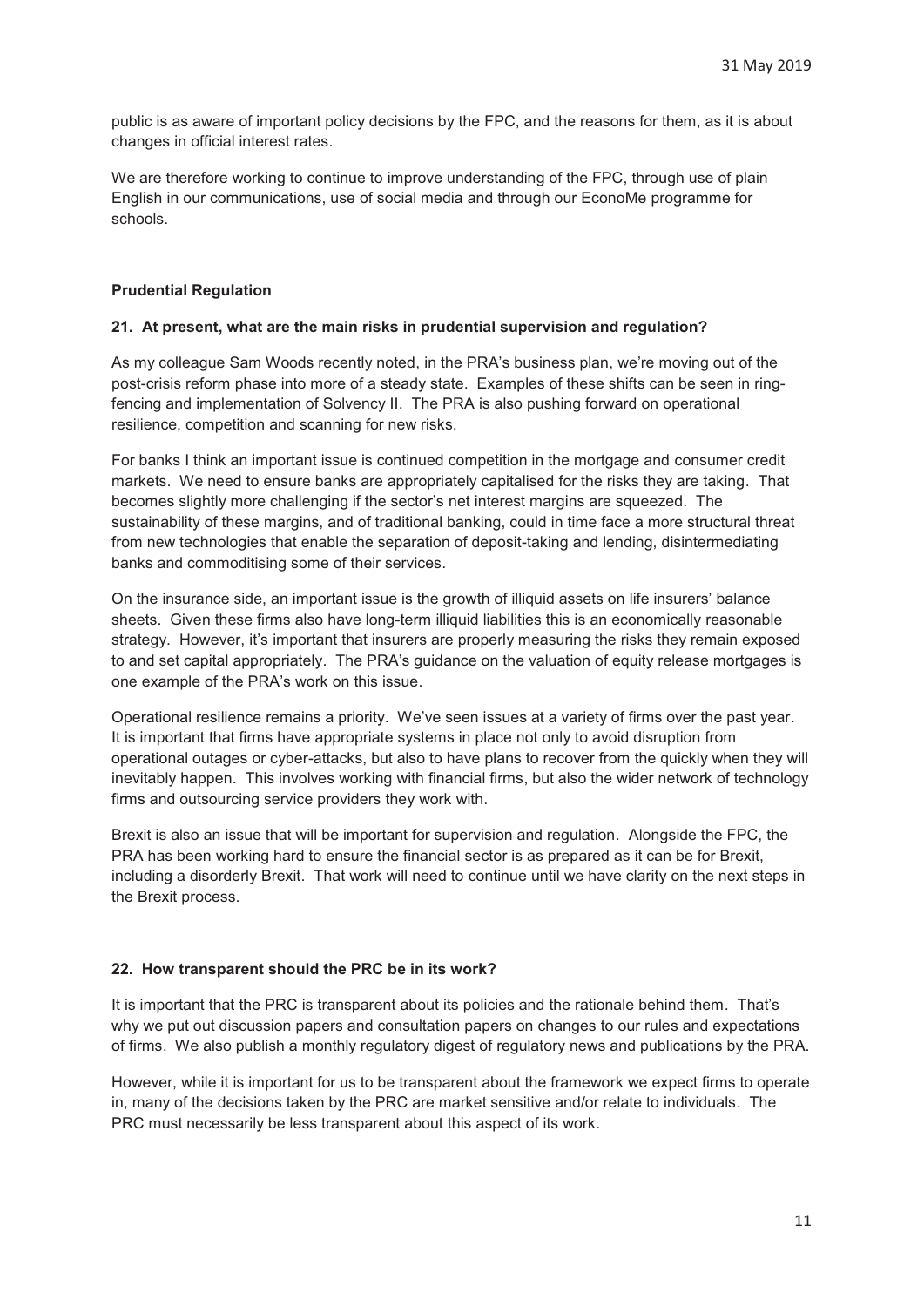### **23. How effectively have the PRA and FPC worked together, and where can improvements be made?**

There is often a lot of focus on the potential for tensions between monetary policy and macroprudential policy. In my view there is if anything a greater need for coordination, and at the least very clear mutual understanding, between micro- and macro-prudential policies.

This happens quite a bit already, most regularly in the joint meetings to calibrate and assess the annual stress tests. There may be more to do to ensure each committee understands the reaction function of the other. In its recent evaluation of stress testing the IEO suggested that a prudent regulator tasked with ensuring the continued safety and soundness of an individual financial institution might naturally want to ensure that its capital was preserved, or even enhanced. The objective of the FPC, meanwhile, is to ensure that in such circumstances, capital ratios are allowed to fall, ensuring that losses are absorbed without the need for active deleveraging.

### **Banknotes and data**

### **24. What are your priorities for data collection and analysis?**

Our ultimate aim is to minimise the cost of data collection and analysis while maximising the benefits to the public. It is always important that we consider the costs to firms of complying with our requests for statistical or regulatory data. We need to ensure we are only asking for the data we need for our work. We also need to ensure that the systems we use to collect that data impose the minimum burden on firms. I think developments in technology offer the potential for new ways of working with the financial sector to share data with us at lower cost, and I think it is important we work with industry to achieve this.

An important priority for me is making sure we maximise the benefits of the data we collect, by ensuring it is shared appropriately within the Bank and we are using the right tools for our analysis. That involves better technology (hardware and software), but also on-going cultural change. Two of the Bank's values are openness and collaboration. So we encourage and enable people in the Bank to do more to share data with colleagues to help answer policy questions. We are also investing in our systems to make it easier to find and share data. The Bank takes its obligations under GDPR very seriously, so we are also constantly improving our policies on how we share such data internally to ensure we are sharing the right data with the right people. We are also investing in skills, ensuring people in the Bank are able to use the new analytical tools being developed. I include myself in that – I've spent time learning the basics of the 'R' programming language so I can understand and engage with the work being done around the Bank.

# **25. What do you see as the responsibility of the Bank in maintaining access to cash, and how do you intend to achieve it?**

The Bank has three important responsibilities with respect to cash. We are the sole issuer of banknotes in England and Wales, we deliver effective protection for holders of Scottish and Northern Ireland banknotes and we oversee how banknotes are then distributed to the wholesale market, in other words to entities such as banks. We are not responsible for how these banknotes are then distributed to the general public, as this is an area in which other authorities have more direct responsibilities.

I think it is important that people continue to have choice in how they make payments. The vast majority of people in the UK continue to use cash at some of the time. It is estimated that 95% use it